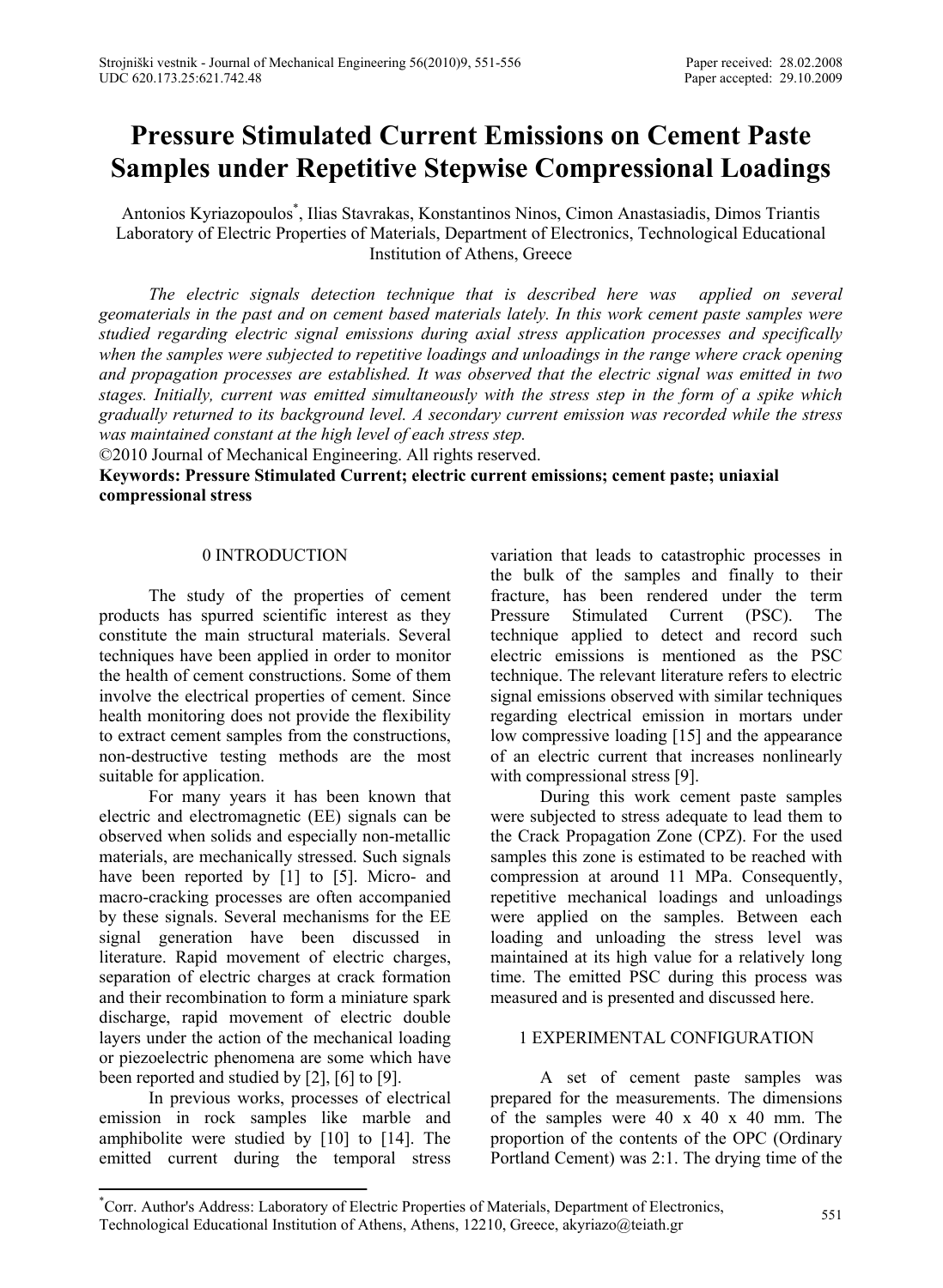samples was 90 days. Conducting preliminary systematic tests with various stress modes such as monotonically increasing stress at a constant rate, or maintaining high stress levels for a long time, or applying sequential stepwise stress increments up to failure, the average ultimate compressional strength of the sample was found to vary around  $25 \pm 5$  MPa. Consequently, samples prepared from the same mixture were used to conduct the experiments.



Fig. 1. *A representative curve that describes the relative compressive stress with respect to strain for the used samples*

The relative compressional stress value (Fig. 1) is given as  $\hat{\sigma} = \sigma / \sigma_{\text{max}}$  where  $\sigma_{\text{max}}$ corresponds to the ultimate compressional strength of the sample. It is evident that it can be characterized by a linear behavior at least up to a stress of approximately 80%, of the ultimate compressional strength (i.e.  $\hat{\sigma} = 0.8$ ). When  $\hat{\sigma} > 0.8$  approximately, the material is driven to a range of non-linear deformation and eventually into the localized failure zone.

Fig. 2 shows the experimental installation. For the implementation of this experimental technique a pair of gold plated copper electrodes was attached at the perpendicular axis of the stress. The measurements were recorded using a Keithley electrometer (model 6514). Electric measurements were stored in a computer hard disk through a GPIB interface while the load cell and the strain gages bridge were guided to an A/D Keithley DAQ. The stressing system comprised a uniaxial hydraulic load machine (Enerpac– RC106) that applied the load to the samples. The experiments were conducted in a Faraday shield to prevent electric noise.

The sample under test was slowly loaded up to a value of approximately 50% of the ultimate compressional stress strength. Consequently, a stress increase was applied at a relatively high rate and the stress maintained its high value for 10 min. Afterwards the stress was removed until the level of 50% of the ultimate stress strength was reached. This procedure was repeated three times. Consequently, the stress was further increased in the vicinity of the fracture and after some time the sample failed without further increasing the stress. During this entire process the emitted PSC was recorded.



Fig. 2. *Schematic diagram of the experimental setup*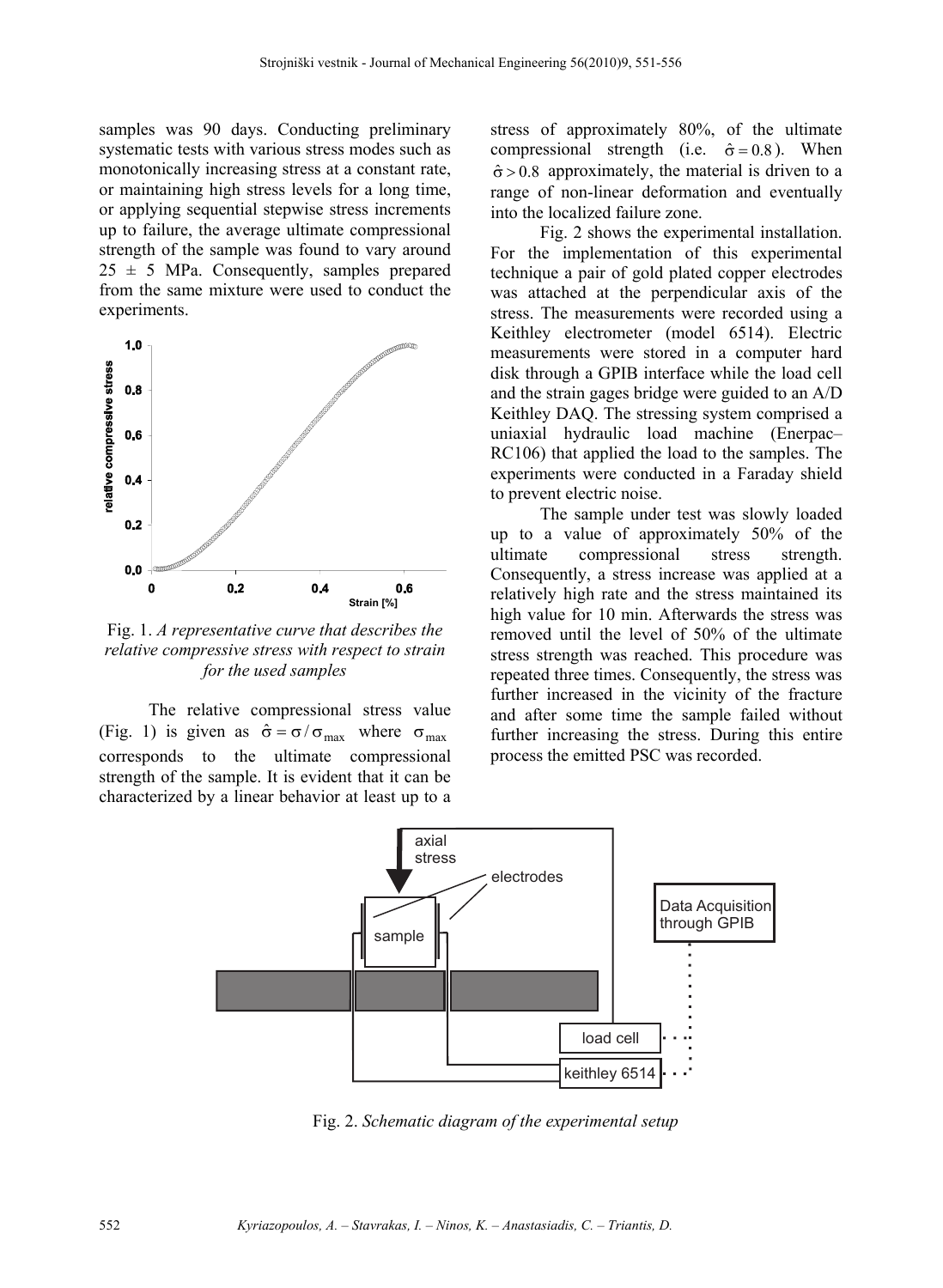#### 2 RESULTS AND DISCUSSION

Fig. 3 shows the temporal variation of the three repetitive mechanical loadings and the corresponding emitted PSC. Specifically, the upper plot (a) corresponds to the applied compressional stress and is graded in MPa, while the three lower (b, c and d) are graded in pA and correspond to the temporal variation of the emitted PSC during the three repetitive loadings. Two kinds of PSC emissions can be seen in Fig. 3. Specifically, a primary current that is emitted simultaneously with the stress increase from the lower to the higher level is observed. This current is restored relatively fast. A secondary current emission that takes place while the stress is maintained practically constant is also observed. It is obvious that both PSC emissions during each following loading become weaker.

The primary PSC emission is attributed to the crack formation and propagation processes that are measured by means of the corresponding deformation. The reduction of the peak value of the PSC can be attributed to the electric emission memory effect that has already been discussed and interpreted in previous works that refer to PSC emissions from rock samples like marble [14] and [16] and amphibolite [13].

Fig. 3 also shows the secondary PSC emissions that take place after stabilizing the stress at the corresponding high level of its stress increase. The stress level that was maintained after each stress step was approximately 16.5 MPa. It becomes obvious that despite the fact that there is no stress variation, a significant PSC is emitted. This can be attributed to the fatigue of the sample due to the opening of new cracks formation or propagation of the existing ones since the material is already in the Crack Propagation Zone (CPZ).



Fig. 3. *a) Plot of a representative stress step which after a 3-fold repetition produced primary and*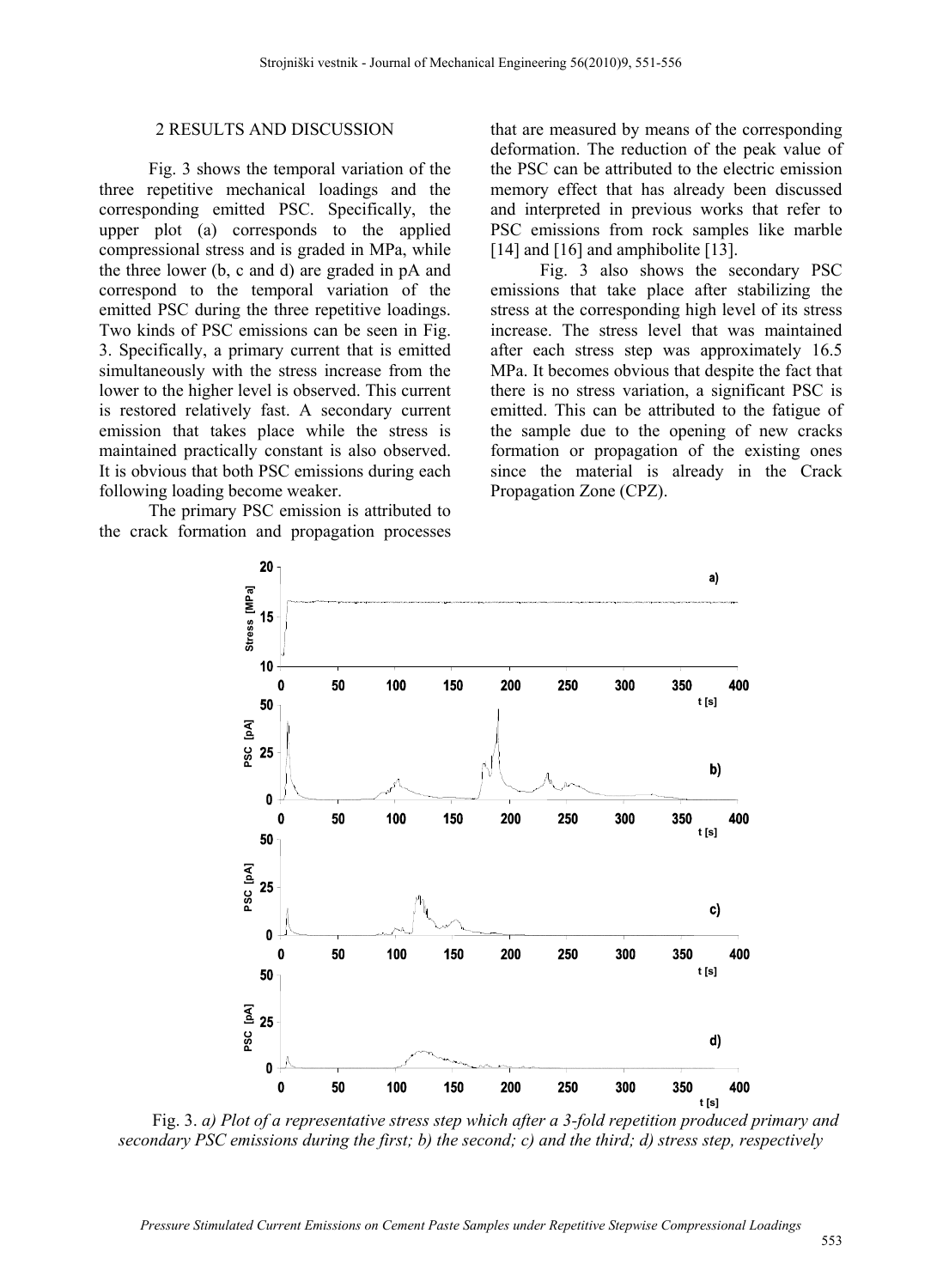Fig. 4 depicts the last stress step (Fig. 4a) that was performed from 16.5 up to 22 MPa approximately. The sample suffered this loading for 5 min and consequently it failed due to fatigue. During this compressional stress step a significant PSC emission was observed and lasted until the sample failed. During this final stress step the primary PSC emission cannot be distinguished from the secondary and they seem to overlap. The fact that the duration of the emissions is long (from the stress change to fracture) and has a high magnitude in combination with the fact that the primary emission was never restored, are the factors that predict the fracture of the sample which finally took place at the time  $t_f = 270$  s (see Fig. 4a). Another observation is that before the sample fracture the secondary emission has a brush-like form introducing the upcoming fracture. This prior-to-fracture PSC emission (Fig. 4b) is put in contrast to the PSC emission of the first stress step (Fig. 4c) so that the changes in the form of the emitted PSC slightly before fracture become clear. The deformation, after the application of a compressional stress step, continues to increase (hysteresis). This phenomenon becomes more intense as the sample reaches the ultimate stress strength.

The above findings become obvious in Fig. 5 where the temporal variation of the emitted PSC (Fig. 5a) and the corresponding temporal development of the deformation are depicted (Fig. 5b). Here the deformation continues to increase despite the fact that the stress is maintained practically constant.

During this process the PSC becomes more intense due to the fact that the strain increases. Slightly before failure and while the strain increases at a gradually higher rate a brushlike PSC indicates the upcoming failure.



Fig. 4. *a) The final stress step in the vicinity of fracture and b) the corresponding emitted PSC; (c) the PSC emission during the initial stress step at lower stress level in order to observe the time window between the primary and the secondary PSC emissions*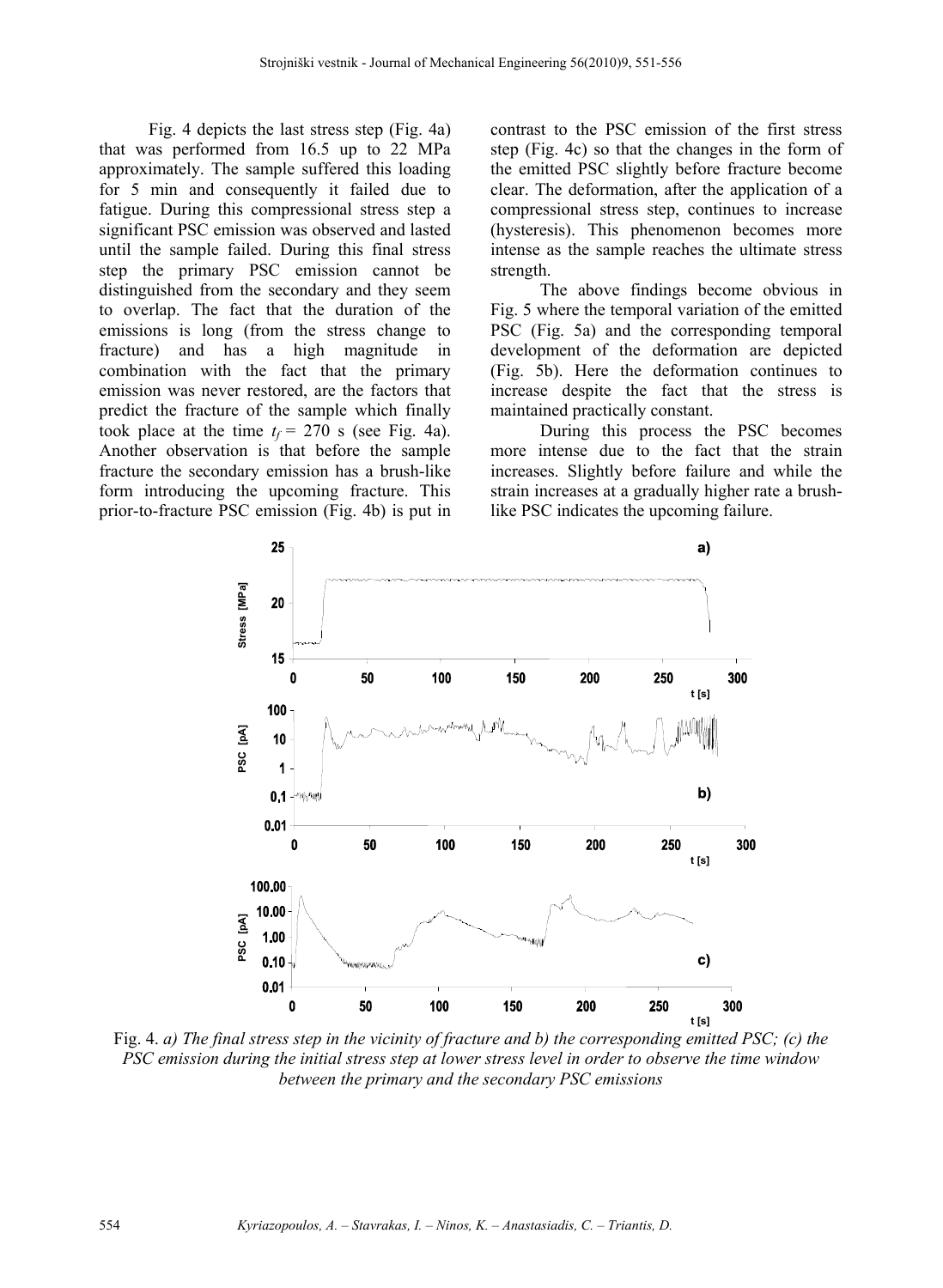

Fig. 5. *a) The temporal variation of the PSC during the last stress step and b) the corresponding temporal recording of the deformation*

#### 3 CONCLUDING REMARKS

Cement paste samples were studied using the PSC technique. The recorded PSC showed a primary emission detected during the stress increase and a secondary one recorded while the stress was maintained constant at the higher level of each stress step. The PSC emissions are attributed to the crack formation and propagation processes and the consequent deformation. The experimental results were discussed according to this theoretical background. The primary PSC emission was simultaneously with stress attributed to the deformation increase and the secondary emission was attributed to the deformation hysteresis mechanisms. Another experimental observation was a lower value that the PSC reached after each stress application and this result was put in contrast to similar previous results recorded and discussed for geomaterials like marble and amphibolite. In conclusion, the PSC technique and the qualitative characteristics of the emissions observed can become a significant factor in monitoring the health state of cement paste using a non destructive method.

#### 4 REFERENCES

- [1] Enomoto, J., Hashimoto, H. (1990). Emission of charged particles from indentation fracture of rocks. *Nature*, vol. 346, p. 641-643.
- [2] Nitsan, U. (1997). Electromagnetic emission accompanying fracture of quartz-bearing rocks. *Geophys. Res. Lett*., vol. 4, p. 333-337.
- [3] Ogawa, T.K., Miura, T. (1985). Electromagnetic radiation from rocks. *J. Geophys. Res*., vol. 90, p. 6245-6249.
- [4] O'Keefe, S.G., Thiel, D.V. (1995). A mechanism for the production of electromagnetic radiation during fracture of brittle materials. *Phys. Earth Planet. Int*., vol. 89, p. 127-135.
- [5] Vallianatos, F., Tzanis, A. (1998). Electric current generation associated with the deformation rate of a solid: Preseismic and coseismic signals, *Physics and Chemistry of the Earth*, vol. 23, p. 933-938.
- [6] Brady, B.T., Rowell, G.A. (1986). Laboratory investigation of the electrodynamics of rock fracture. *Nature,* vol. 321, p. 448-492.
- [7] Vallianatos, F., Triantis, D., Tzanis, A., Anastasiadis, C., Stavrakas, I. (2004). Electric earthquake precursors: from laboratory results to field observations. *Physics and Chemistry of the Earth*, vol. 29, p. 339-351.